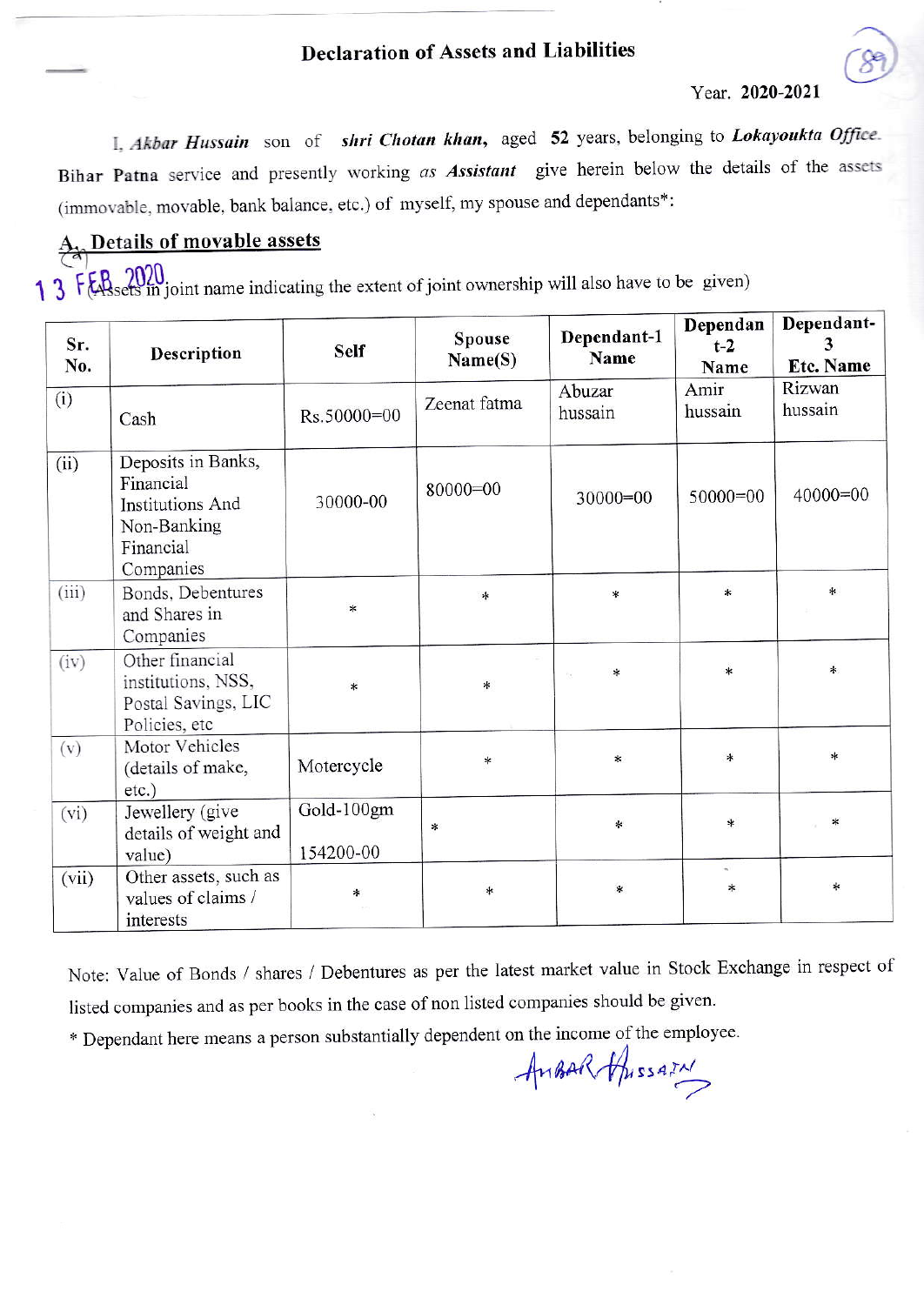## **Details of Immovable assets**

В.

Note: Properties in joint ownership indicating the extent of joint ownership will also here to be indicated]

| Sr.<br>No. | Description                                                                                                                                                | <b>Self</b>                                                                          | <b>Spouse</b><br>Name(S) | Dependant-1<br>Name | Dependant-2<br>Name | Dependant-<br>3<br>Etc. Name |
|------------|------------------------------------------------------------------------------------------------------------------------------------------------------------|--------------------------------------------------------------------------------------|--------------------------|---------------------|---------------------|------------------------------|
| (i)        | Agricultural Land<br>- Location(s) - Survey<br>number(s)<br>- Extent (Total<br>measurement)<br>-Current market value                                       | $\ast$                                                                               | $\ast$                   | $\ast$              | $\ast$              | $\ast$                       |
| (ii)       | Non-Agricultural Land<br>- Location(s)<br>- Survey number(s)<br>- Extent (Total<br>measurement)<br>-Current market value                                   | *                                                                                    | $\ast$                   | $\ast$              | $*$                 | $\ast$                       |
| (iii)      | <b>Buildings Commercial</b><br>and residential)<br>Location(s)<br>- Survey /door<br>number(s)<br>- Extent (Total<br>measurement)<br>- Current market value | $\ast$                                                                               | $\ast$                   | $\ast$              | $\ast$              | $\ast$                       |
| (iv)       | Houses / Apartments,<br>$etc. - Location(s)$<br>- Survey /door<br>number(s)<br>- Extent (Total<br>measurement) - Current<br>market value                   | 6. Dismil,<br>Vill-<br>Pakhnari,<br>Ps-Sivsager,<br>Rohtas,<br>Sasaram<br>8,00000-00 | $\ast$                   | $\ast$              | $\ast$              | $\ast$                       |
| (v)        | Others (such as interest<br>in property)                                                                                                                   | $\ast$                                                                               | $\ast$                   | $\ast$              | $\ast$              | $\ddot{*}$                   |

I give herein below the details of my liabilities / overdues to public financial institutions and  $(2)$ government dues:-

[Note: Please give separate details for each item)

| Sr.<br>No. | <b>Description</b>                                                                         | Name & address of Bank<br>/ Financial Institutions(s)<br>/ Department (s) | Amount outstanding as<br>on Feb 2014 |  |
|------------|--------------------------------------------------------------------------------------------|---------------------------------------------------------------------------|--------------------------------------|--|
| (a)        | (i) Loans from Banks                                                                       | Co-bank<br>S B I loan-400000=00                                           | 100000=00<br>300000-00               |  |
|            | (ii) Loans from financial institutions                                                     | H.B.A, by govt of Bihar                                                   | $6,34000=00$                         |  |
|            | (iii) Government Dues:<br>(a) dues to departments dealing with<br>government accommodation | $\ast$                                                                    | ∗                                    |  |
|            | (b) dues to departments dealing with<br>supply of water                                    | ×<br>$\sim$ $\sim$ $\Lambda$                                              | *                                    |  |

Axima thissarry